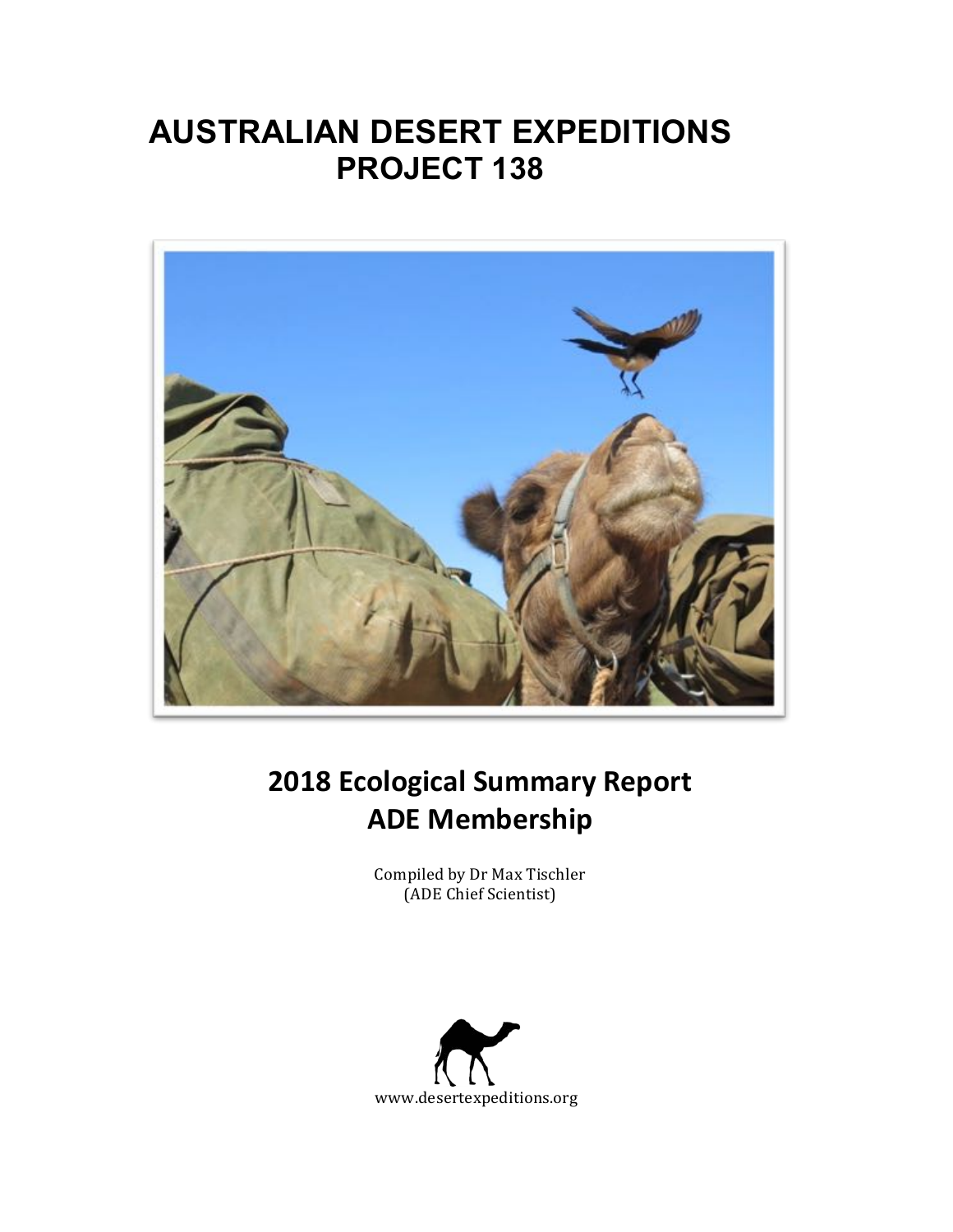# **1. Background**

This was the fifth and final year of Australian Desert Expeditions (ADE) Project 138: a planned systematic documentation of the flora and fauna across the least known and poorly surveyed parts of the Simpson Desert. The 2018 trekking season allowed ADE to traverse many new areas, as well as revisit some points of interest from previous years. The scientific and ecological team included ADE staff and crew, former members of The Department of Conservation and Land Management (Western Australia), Parks and Wildlife (Northern Territory) and Department of Environment and Science (Queensland).

This overview presents a brief summary of the ecological results for ADE's 2018 season. Surveys began on the western fringe of the Simpson Desert ON Old Andado Station, traversed the dune fields to Poeppel Corner, before heading into South Australia through the Regional Reserve and Conservation Park, terminating near the Warburton River on Clifton Hills Station.

# **2. Introduction**

Below average climatic conditions across much of central Australia in the last 12 months produced relatively dry conditions throughout most of the season (Figures 1 and 2), and the ecological results reflect the current 'bust' state of the Simpson Desert more generally.

Obtaining accurate climatic data for the entire Simpson Desert is difficult. Weather patterns are predictably variable in both time and space. We rely on information from the Bureau of Meteorology's online database which logs basic patterns from many remote regional centres and locations. The Mt. Dare and Birdsville weather stations were the closest to ADE's trekking program and have been used to provide generalised rainfall and temperature indices for the western and eastern sides of the desert respectively. These weather stations both have long-term continuous data sets that provide a benchmark onto which we can compare current patterns and models. The previous four years has seen Mt Dare experience mostly above-average and average rainfall with yearly totals of 89.7mm, 272.9mm, 341.8, 122.1mm recorded in 2014, 2015, 2016 and 2017 respectively. Mt. Dare's long-term average is 163.5mm per annum. Birdsville displayed a more typical average pattern with annual rainfall totals of 52.3mm, 167.5mm, 327mm, 104mm in 2014, 2015, 2016 and 2017 respectively. Birdsville's long term average is 167mm per annum. Figures 1 and 2 show the climatic conditions for Mt Dare and Birdsville for the twelve month period starting in October 2017 through to September 2018, compared to the long-term averages for both weather stations.

ADE conducted twelve surveys during the  $2018$  season (May to September), ranging from 3 to 24 days duration. The treks allowed fauna and botanical collections and observations to be made across a range of land types during a period of relatively low productivity. These included the fringing and central dunefields, riparian zones along ephemeral river systems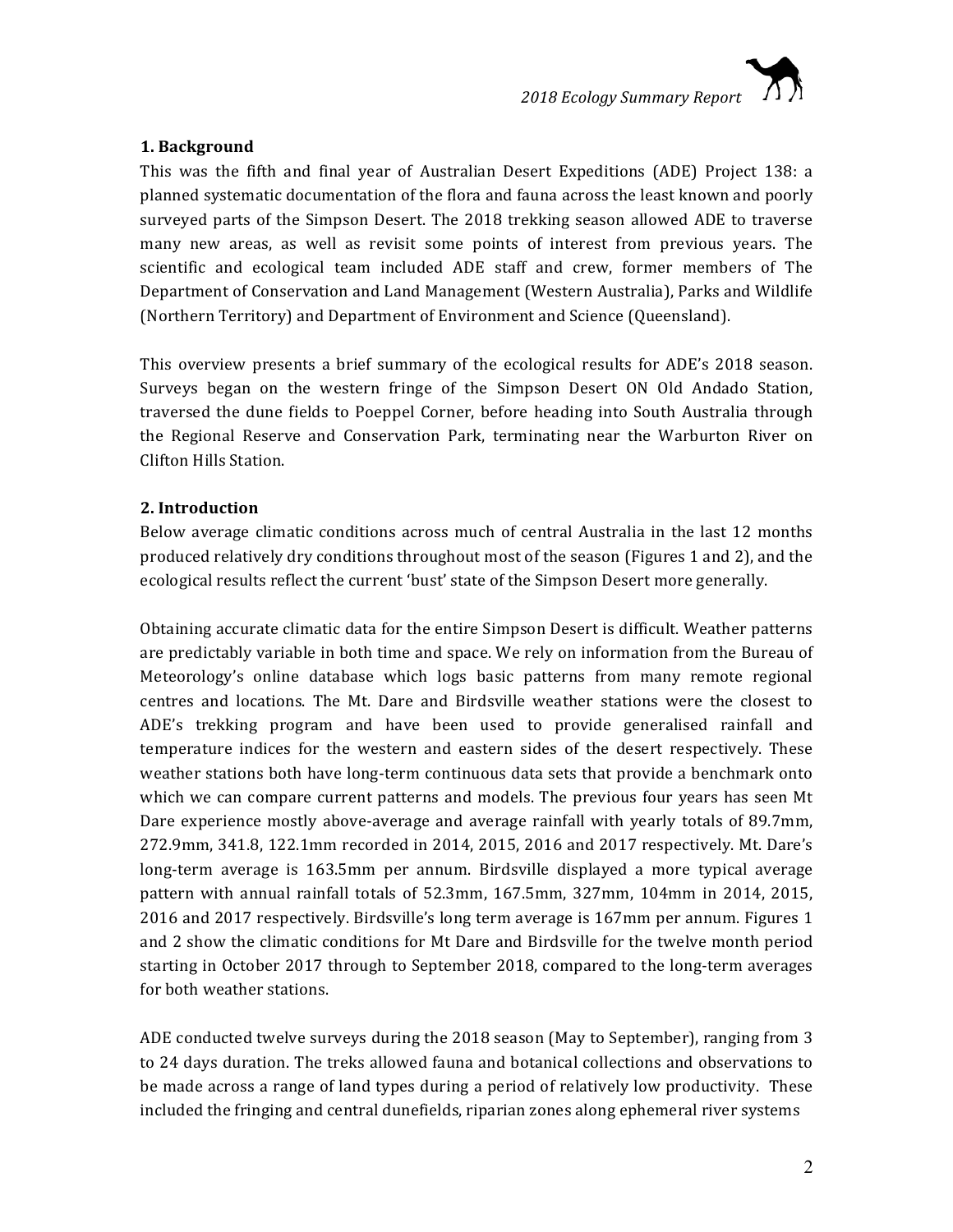

and drainage lines, floodplains, saltlakes, inter-dunal woodlands, low *Acacia* shrublands, chenopod (saltbush) communities, run-on and run-off hydro-lines (gilgai) and areas immediately surrounding a number of *mikiri* or native wells.

Data from these surveys will again be lodged with varying agencies, as per regulations via the South Australian Department of Environment and Water (Permit No. M26773-1), Queensland Department of National Parks, Sport and Racing (Permit Nos. WITK18622817 and WISP16036515), and the Northern Territory Parks and Wildlife Commission (Permit No. 61526). We will share some relevant data with the Atlas of Living Australia (mammals), Birdlife Australia (birds), South Australian Museum (reptiles), University of Queensland (gidgee), Northern Territory Herbarium (Alice Springs)(botanical specimens), and the Olive Pink Botanical Gardens (Alice Springs)(botanical specimens). Furthermore, this season's data will be collated with past years (2014-2017) to be analysed and presented in the overarching *Project 138: Five Year Ecological Report* (due to be released 2019).



Plate 1: The camel strings walking the edge of a salt lake

In this summary, Section 2 relates to fauna trapping data, active searches and bird sightings; Section 3 reports on botanical recordings and observations; Section 3 notes the current fire patterns and regimes and; Section 4 is a brief discussion of these results.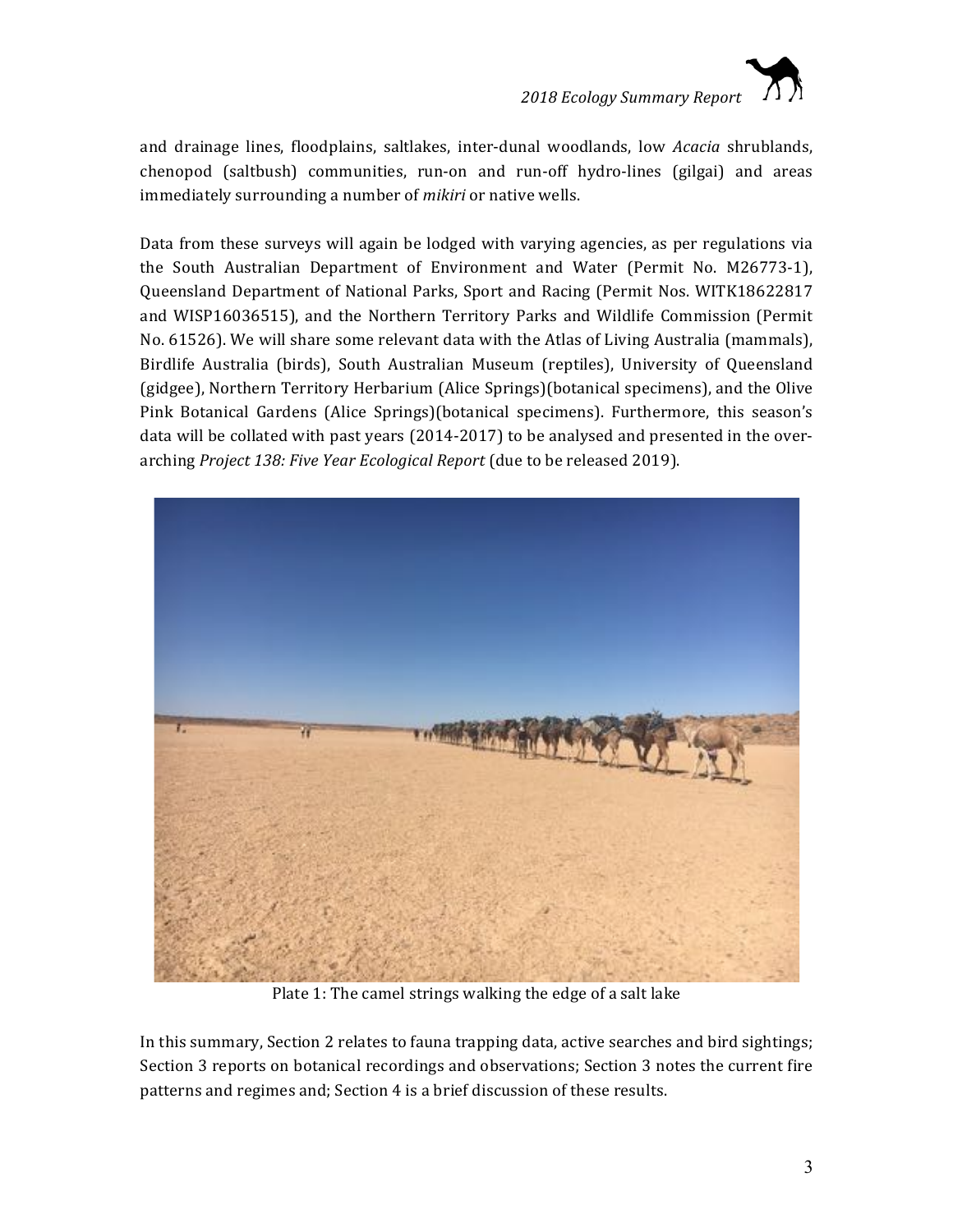



Figure 1: Comparative historical climate data for Mt Dare (SA)- Western Simpson Desert



Figure 1: Comparative historical climate data for Birdsville (QLD)- Eastern Simpson Desert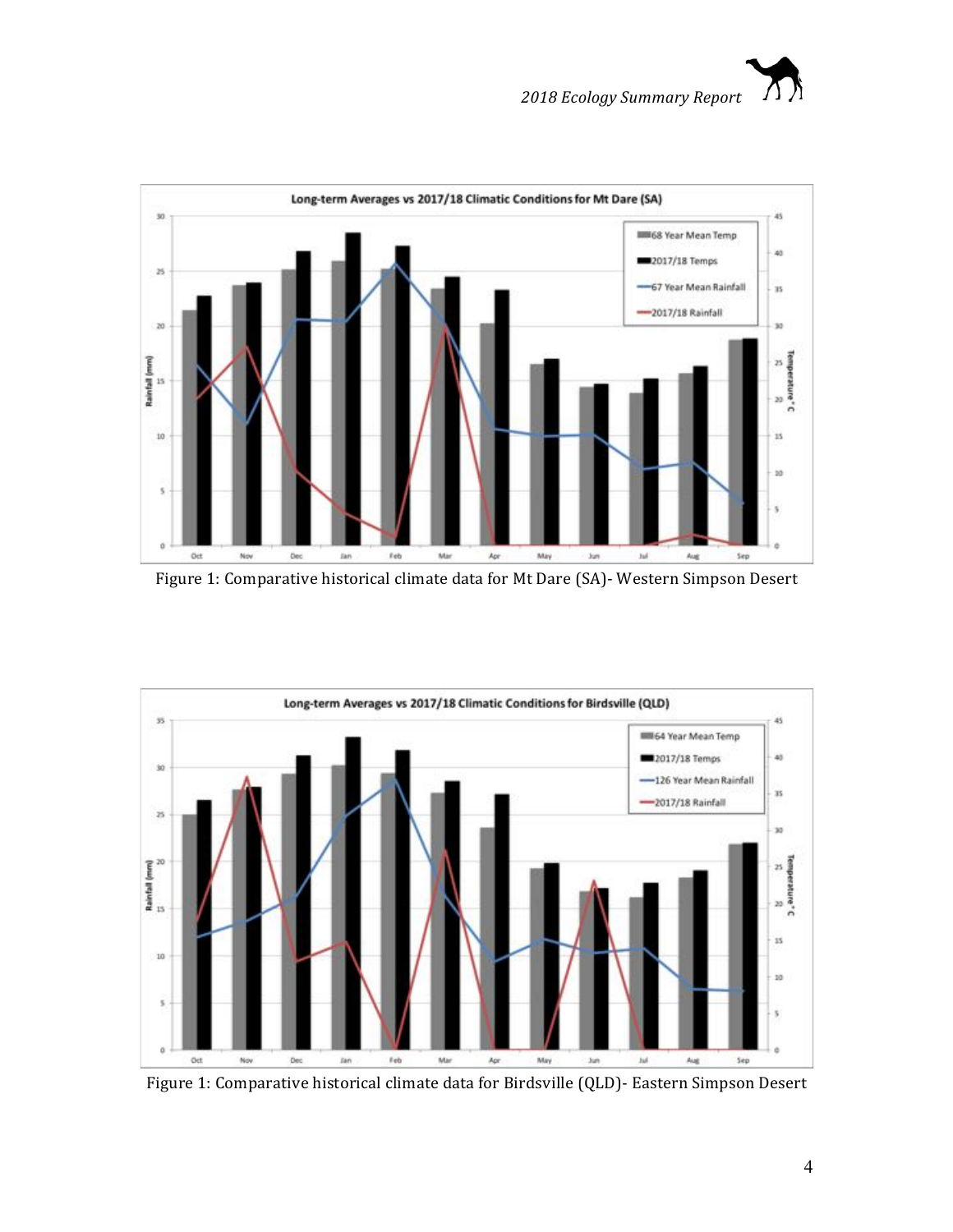

# **3. Fauna Trapping, Active Search Results and Bird Sightings**

Following average climatic conditions it was expected that most fauna species would be in low numbers, held up in small (possibly isolated) baseline populations or moving into and throughout the region to find more favourable conditions. Understanding how animals respond to these conditions, across various land systems, was the primary objective of these fauna surveys. We aimed to sample in areas where survey effort has been limited in the past. We intend to use these results to make predictions about boom-bust cycles in the region. This information can then be used to assist and inform adaptive land management decisions by the varying agencies that manage these areas (e.g. QLD National Parks).

A number of different techniques were used to survey fauna during the season. Trapping with pitfalls, belt transects, point counts, active search, and anecdotal observations were the predominant methods employed. Twelve pitfall traps were set at every overnight camp. Traps comprised 600mm length PVC pipes (150mm diameter) buried flush to the surface. We trialled a new collapsible pitfall design using thin sheets of PVC plastic and rubber plumbing rings - but these proved, for the most part, to be cumbersome and ineffective. The spatial configuration of the twelve traps was dependent on the terrain, but the most common arrangement was two perpendicular lines of six pitfalls. Each trap was spaced at 5m intervals, with a continuous length of aluminium mesh acting as a driftnet (approximately 30m in length) spanning each series of traps (Plate 2). Active searches using belt transects and point counts complimented this sampling regime, and included the exploration of other areas of interest (e.g. discrete microhabitats). Formal and anecdotal observations, including all scat, track, reptile and bird sightings, were verified and compiled on a daily basis.



Plate 2: A trap-line established in an open dune crest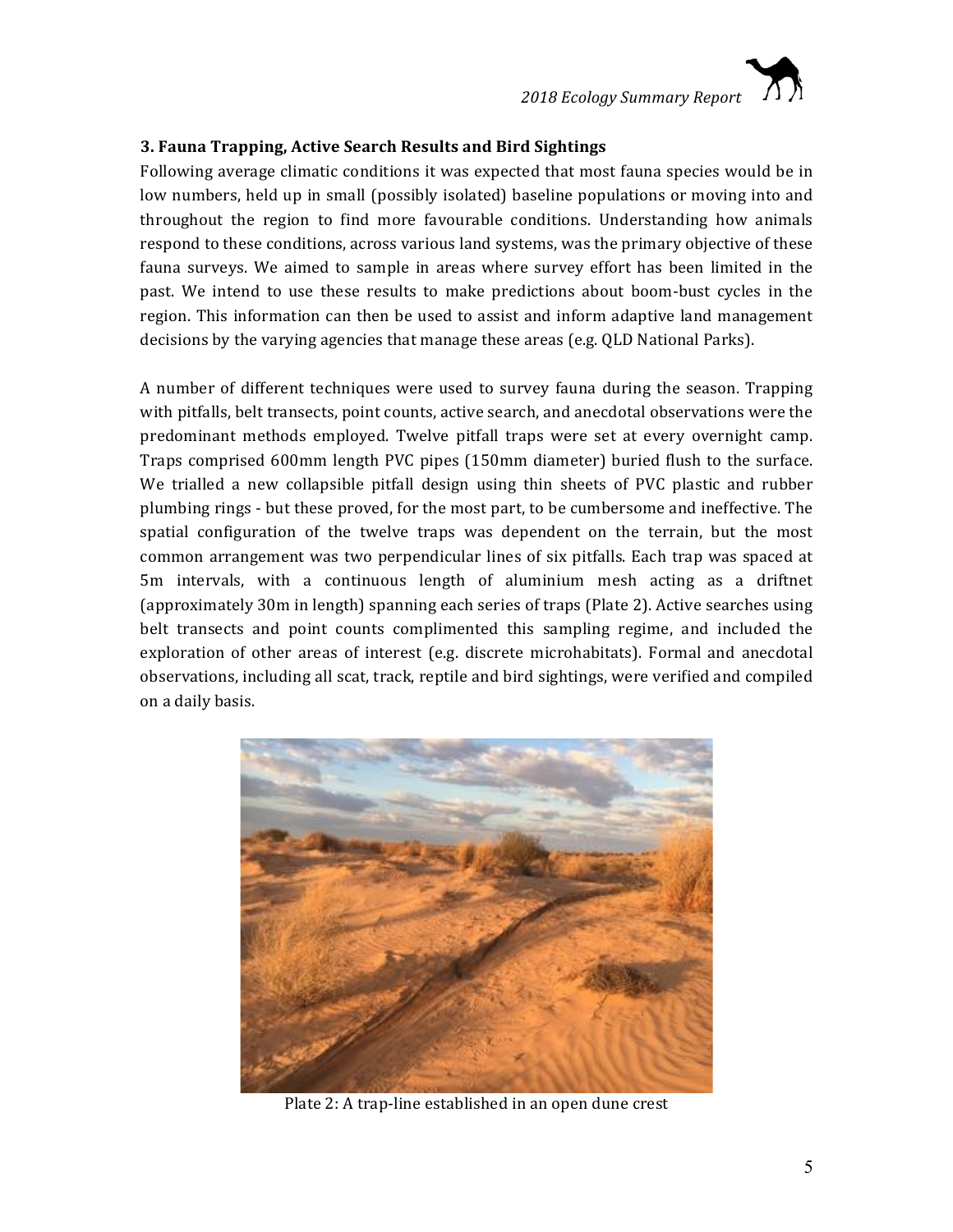Diagnostic and morphometric measurements were taken on all captured animals. The collection of this information was done swiftly and with care to ensure compliance with animal welfare regulations. All animals were released at the point of capture.

# *Mammals*

Overall, a total of 13 species of mammals, both native and introduced, were recorded during the season (see Appendix 1). Of these, despite a total of  $1308$  pits being dug over the season only 4 species of small mammal  $\left($  <200g) were captured using pitfall traps. Historical data for the Simpson Desert indicate 14 species of extant small mammal occur in the region, suggesting our surveys recorded a low proportion of known species.

Captured species included Sandy Inland Mouse (*Pseudomys hermannsburgensis*)(Plate 3), Spinifex Hopping Mouse (*Notomys alexis*), Hairy-footed Dunnart (*Sminthopsis hirtipes*) and Stripe-faced Dunnart (*Sminthopsis macroura*).

Climatic conditions for the previous 12 months have resulted in a period of low productivity and these results suggest that small mammal populations were in very low numbers throughout the landscape. Interestingly, in areas revisited, where some notable species were found to be in high numbers in 2016 and 2017 (e.g. Spinifex Hopping Mouse around the Hale River) these had reduced to baseline populations that proved difficult to detect. Furthermore, rodents made up the highest proportion of small mammals recorded. Dasyurids (carnivorous marsupials) are known to cope well with dry conditions, but their numbers were low also.

The Mulgara, a listed Vulnerable Species under the Environmental Protection & Biodiversity Conservation (EPBC) Act 1999 was recorded from tracks on a number of dune crests, suggesting isolated populations of this species in some regions.

Other native mammal species recorded were Red Kangaroo (*Macropus rufus*), Echidna (*Tachyglossus aculeatus*), Yellow-bellied Sheathtail Bat (*Saccolaimus flaviventris*) and Dingo (*Canis lupus dingo*), including a den of 3-4 week old pups (Plate 4).

Of note was the discovery of several piles of mammal scats on a broad stony swale in South Australia. The size of the scats suggest they belong to a (locally extinct) medium-sized mammal and the shape and location suggest the Greater Bilby (Macrotis lagotis) another listed EPBC Vulnerable Species. Samples were collected and need to be sent for analysis and correct identification. This would be a significant record as Greater Bilbies have not been recorded in the north-eastern portion of South Australia since 1931.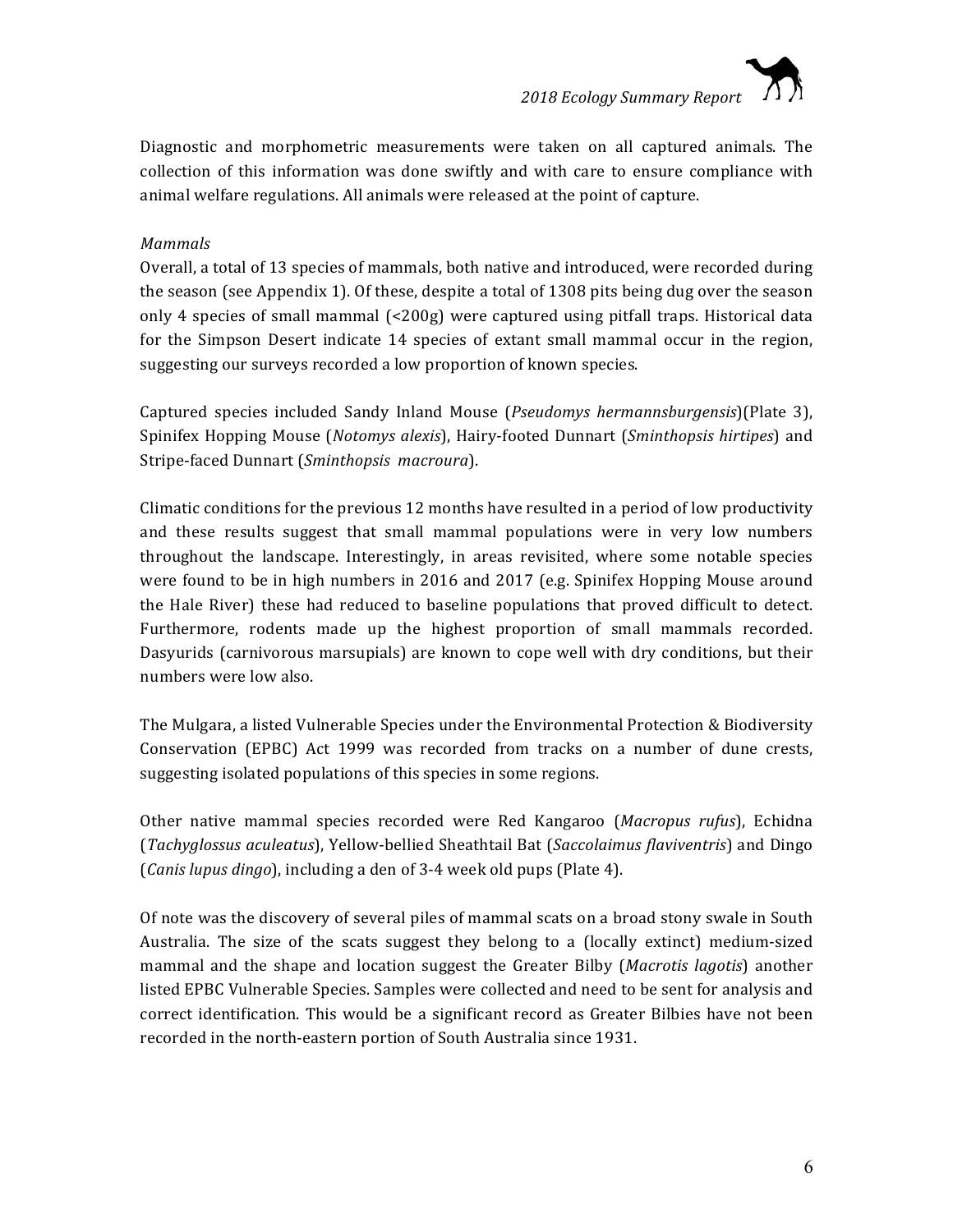



Plate 3: Sandy Inland Mouse, *Pseudomys hermannsburgensis* 



Plate 4: A daytime crèche of dingo whelps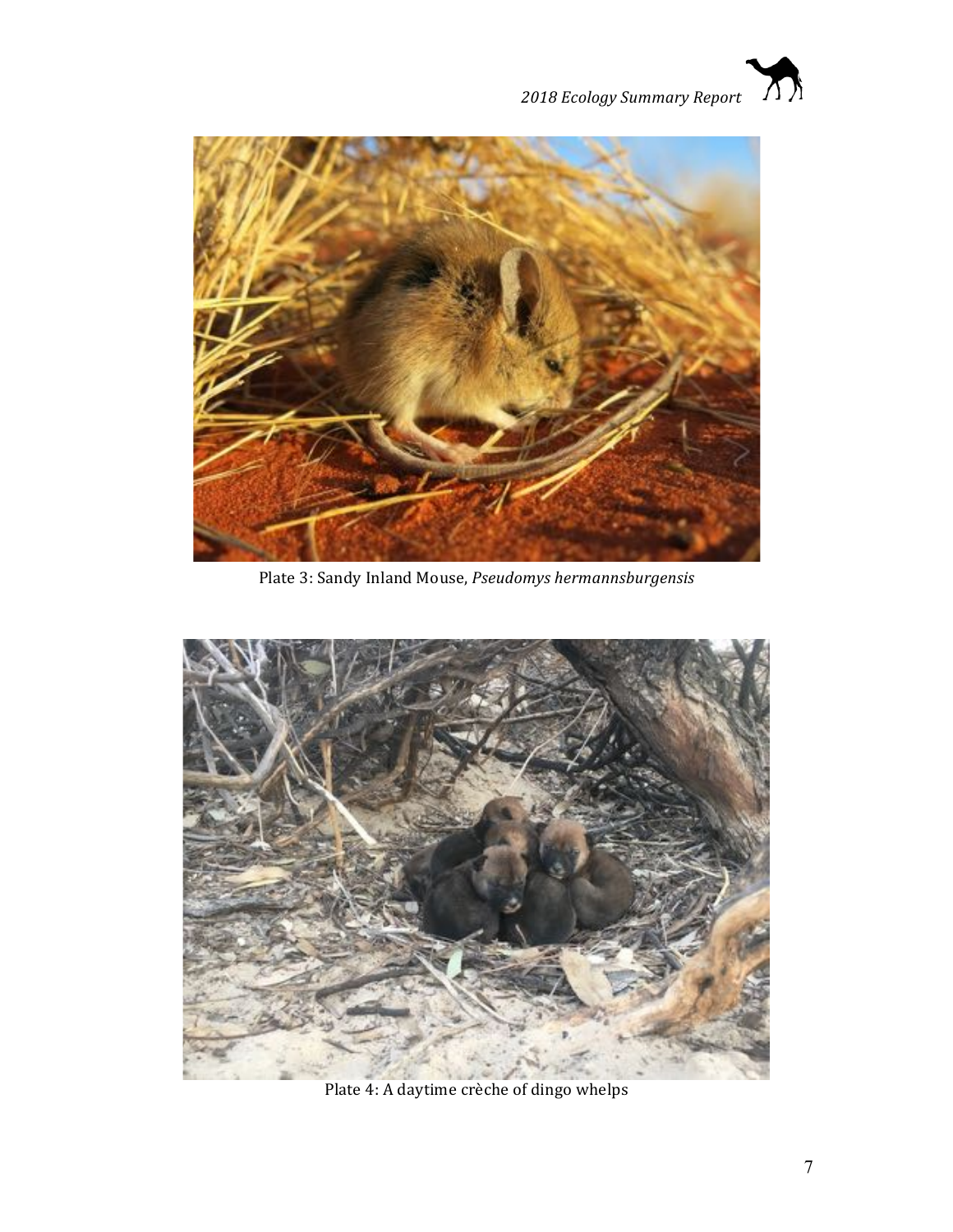

#### *Birds*

Bird numbers were low throughout the season. Activity was noticeably reduced compared to previous years and only 64 bird species were seen during the surveys (see Appendix 1). Similar to the patterns found for mammals it would appear birds were responding to the average climatic conditions. Of interest, the majority of birds seen were either generalist feeders (e.g. singing honeyeaters) or insectivores (e.g. fairy wrens). These foraging guilds have been found to be the most common component of bird communities during dry periods, whereas seed-eating (e.g. budgerigars) and nectar-chasing (e.g. pied honeyeaters) birds requiring specific resources tend to move away from poor conditions to find more favourable areas leaving them generally absent from most parts of the desert.

A number of wedge-tailed eagle nests were located throughout the season (Plate 5). None were found to be active, however some had evidence of activity within the last 12-24 months and a number of (regurgitated) pellets were collected for dietary analysis.



Plate 5: Wedge-tailed Eagle nest with camels resting at lunch

A noteworthy result was the recording of a number of Rufous-crowned Emu-wren by ADE Ornithologist Boyd Wykes. This species prefers stands of dense long unburnt spinifex much of which has been absent in recent years (see Section 4).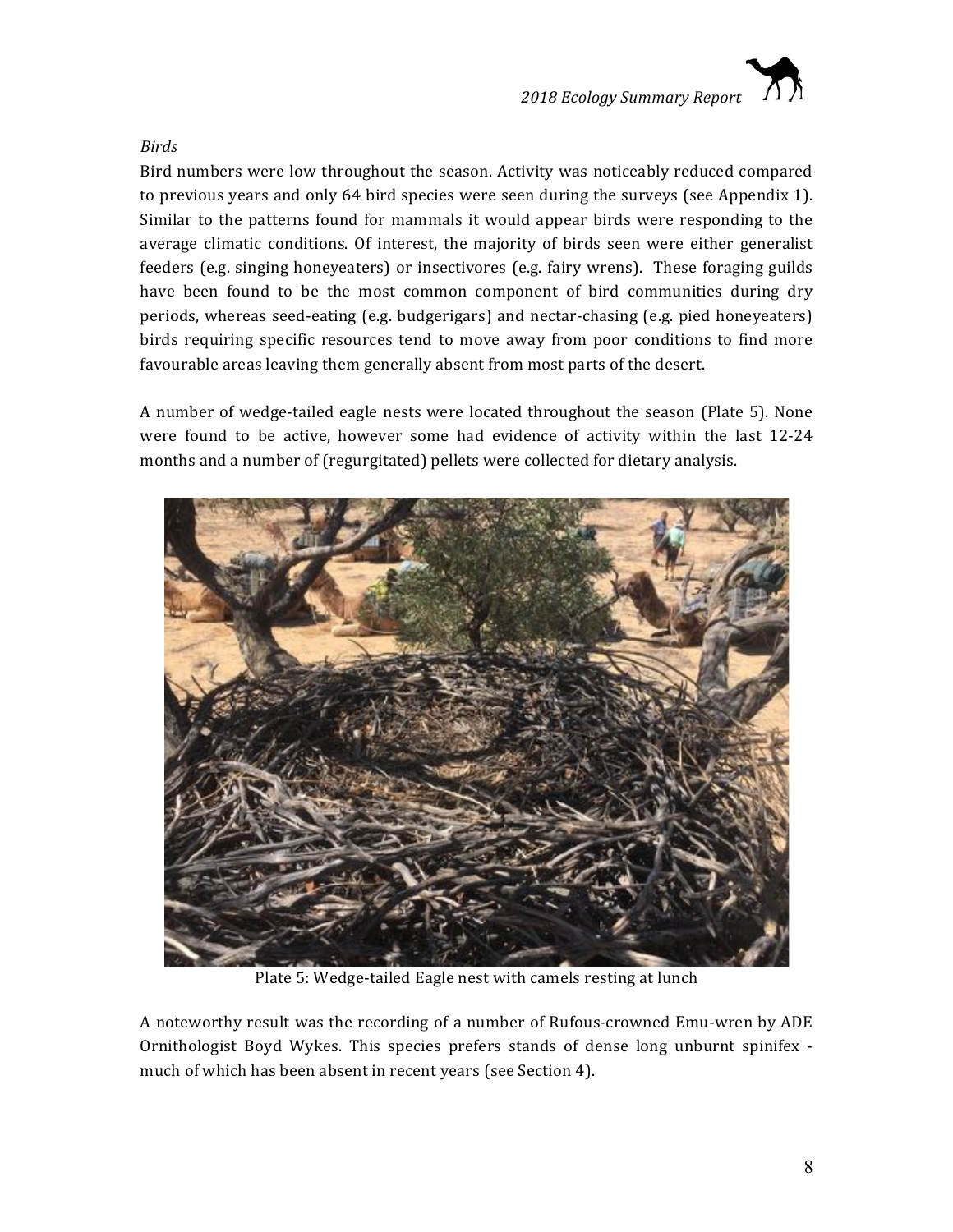

# *Reptiles and Amphibians*

Considering pitfall traps were open for only short periods during diurnal hours (mostly overnight), it is not surprising that reptile (and amphibian - it didn't rain!) captures were low. As such, the majority of our survey results come from active searches and anecdotal observations. Reptiles are known to reduce their activity during the cooler winter months in the region, and most frog species are absent (or buried in a state of torpor) unless freestanding water is available. Despite this, 18 reptile species were recorded during the surveys (see Appendix 2).

# **2. Introduced Animals**

Cats and foxes were recorded across much of the traversed land systems visited. Track plots were established adjacent to pitfall trapping sites to record activity, and these suggest predators were in high abundance. Considering the impact of feral predators is highest during the 'bust' period - when native animals are in low numbers - these results are of concern (Plate 6).



Plate 6: Active fox den found amongst spinifex

Rabbits were present, albeit in low numbers, especially in the south-eastern portion of the desert (Plate 7). No rabbit activity was recorded on the western side of the desert.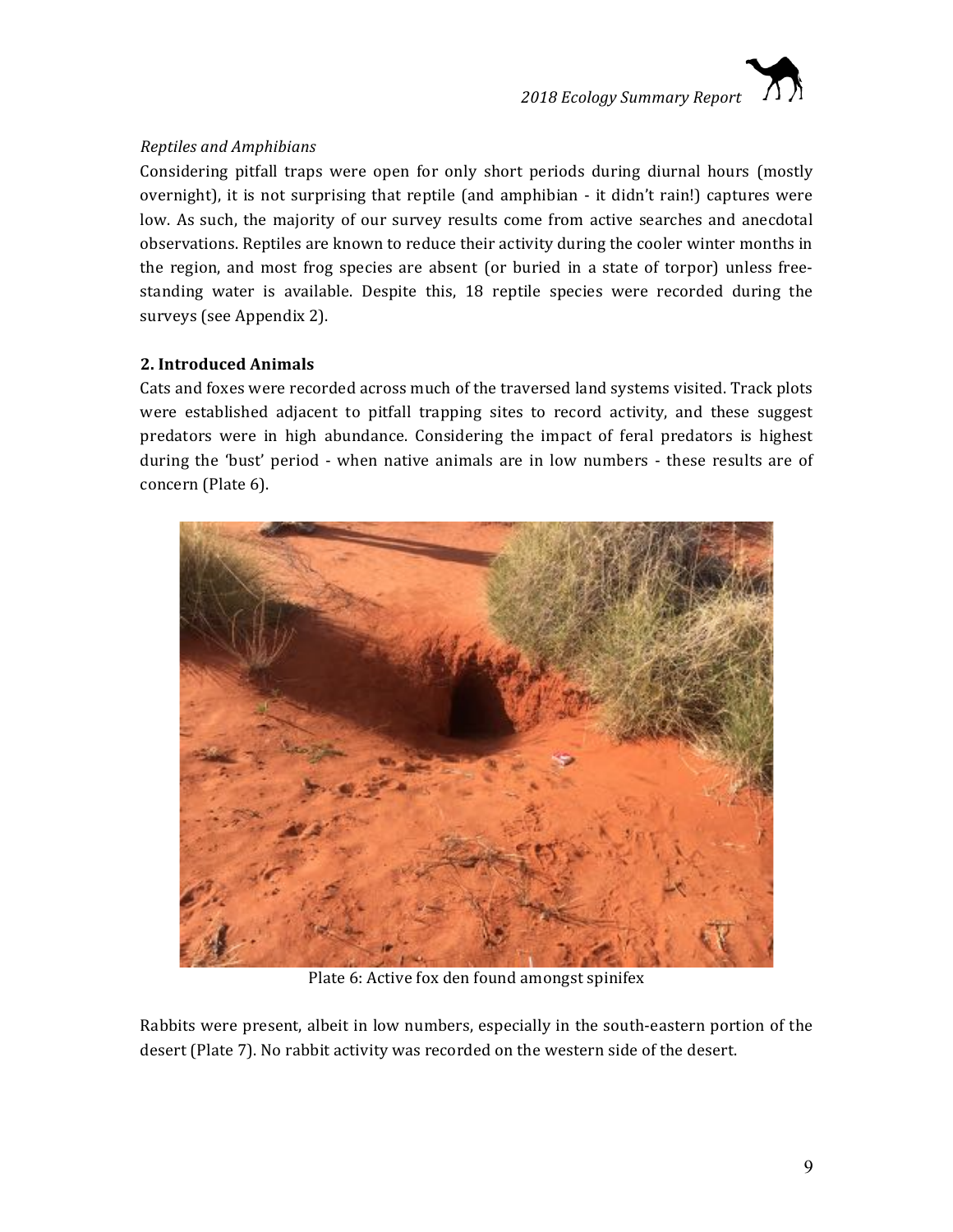



Plate 7: Extensive (but inactive) rabbit warrens found on a gypsiferous inter-dunal swale

Feral camels were in relatively low numbers, compared to previous years. Small family groups were recorded on the western fringe, along with a number of lone bulls - obviously following the flush of ephemeral vegetation from late summer rains. Very few camels were recorded on the eastern side of the desert.

# **3. Plant Collections and surveys**

Much of the Simpson Desert flora is comprised of expansive hummock grasslands with interspersed ephemeral or short-lived grasses and forbs. These ephemerals are mostly absent from the vegetation during dry times, and also tend to be small and inconspicuous. The below average rainfall preceding the treks meant that ephemeral forbs and grasses were in low numbers across most habitat types. Surveys on the western side of the desert where late summer rain had fallen in March provided the opportunity to collect and record some ephemeral species.

Specimens collected by ADE Botanist Charlie Nicholson have been lodged with the Northern Territory Herbarium in Alice Springs. Some seeds were collected and donated to the Olive Pink Botanical Gardens (Alice Springs).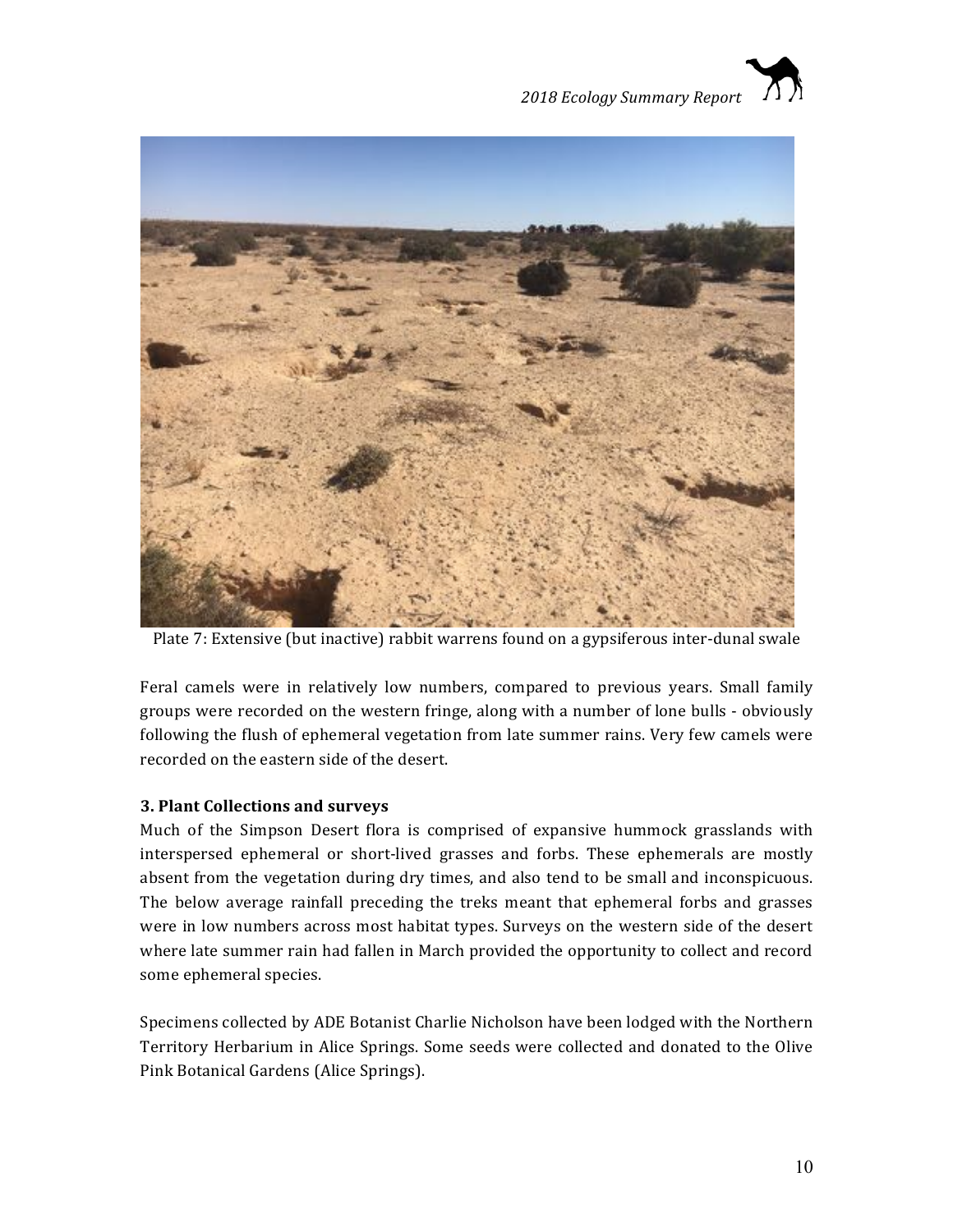# **a. Vegetation Transects**

At each pitfall trapping site a 100m belt transect was measured to record plant species. All species along the 100m x 5m transect were recorded and given an overall abundance index, as well as all floristic (i.e. flowering and fruiting) aspects recorded. These provide a measure of species richness and resource abundance at each side. Results are used in the analysis of pitfall trapping data.

Over the survey season a total of 109 belt transects were established and measured.

# **b. Gidgee Profiling**

In 2018 ADE began a joint research project with the University of Queensland looking at Georgina Gidgee (*Acacia georginae*). The project aims to look at:

- 1. Distribution of gidgee across the Simpson Desert
- 2. Extent and connectivity of gidgee stands
- 3. The morphometrics of gidgee trees
- 4. The botanical associations of gidgee stands
- 5. The animals using gidgee stands

Gidgee is restricted to the eastern half of the desert allowing data to be collected in the second half of the 2018 season only. Sites were established at most overnight camps during July, August and September. At each site a 100m x 10m belt transect was measured to look at morphometrics including tree height, densities, and canopy widths/depths. (Plate  $8$ ) Adjacent to these transects birds were also surveyed, using a standardised 15 minute point count over three independent locations.

Overall 569 trees were measured across 45 unique sites. These included sites on the far western and southern extents of gidgee distribution in the Simpson Desert. This data will be incorporated into a larger metadata set to be analysed (and added to) over the next two years. Initial interpretation of the results suggest stands with higher tree densities, in close proximity to adjacent groves are important habitat for birds within the dunefields, especially during periods of low productivity. These areas may be acting as dry period refuge sites from which birds (and other animals such as small mammals) can colonise the broader landscape with conditions become more favourable.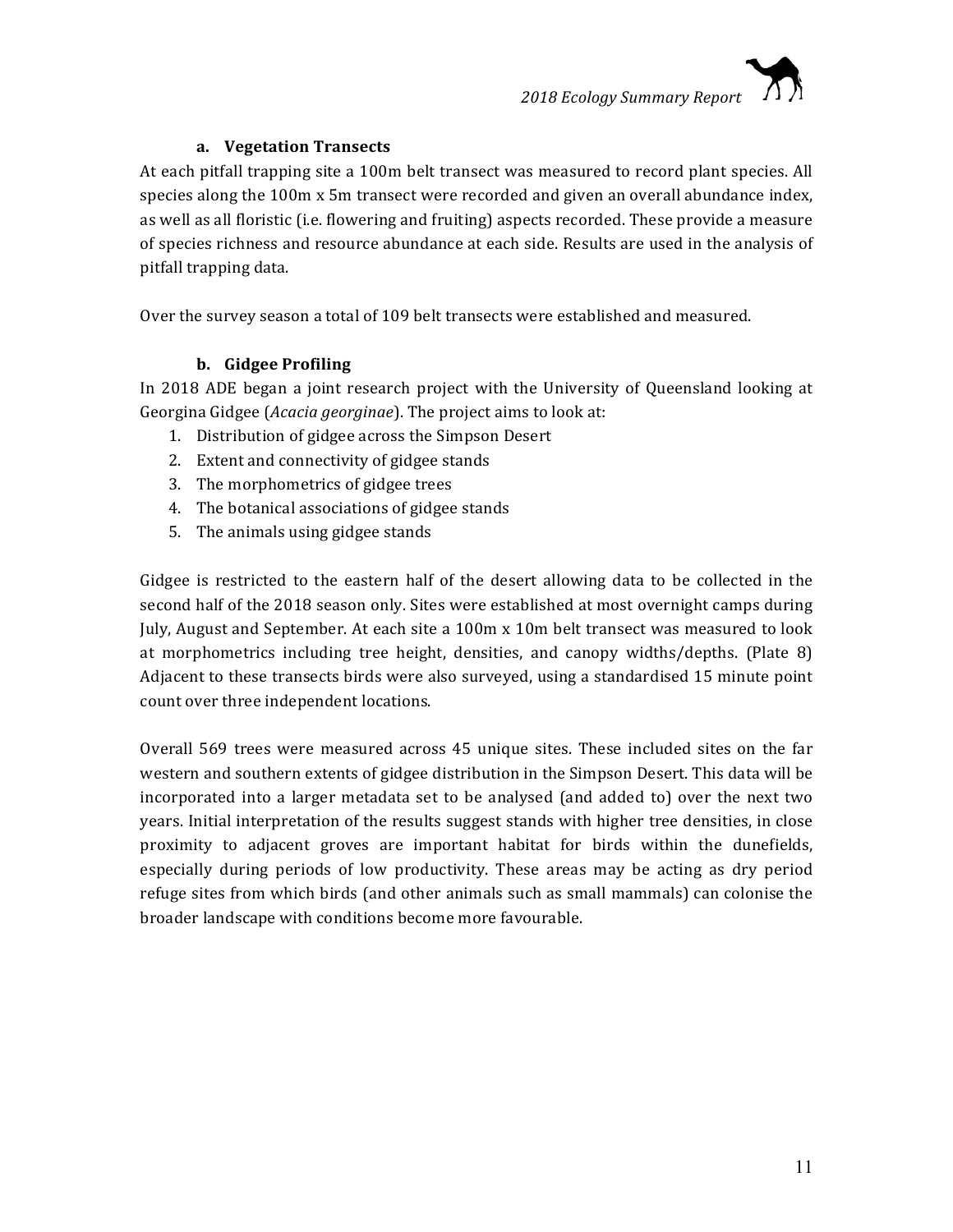



Plate 8: Typical gidgee stand used in diagnostics project

# **4. Fire**

Following the significant rainfall events of 2010/11 the resulting productivity led to a mass accumulation of vegetative growth. Unfortunately this fuelled widespread wildfires in the summer of 2012, started by dry-storm lightening strikes (Figure 3). One of the aims of Project 138 has been to document the extent, impact and regeneration of these burnt areas.

A major finding of the last five years has been the demise of many fire-sensitive plant communities (e.g. Mulga *Acacia aneura*) especially on the western side of the desert, as well as the slow recruitment of spinifex (*Triodia* basedowii) in those areas severely burnt. Long unburnt spinifex appears to be restricted, and our survey results have found these areas are often isolated and fragmented.

Surveys this year support these findings. A number of good stands of spinifex were located and surveyed within the central parts of the desert, however, it does appear that it will be many more years before the distribution of spinifex will re-establish to pre-2012 extents and condition.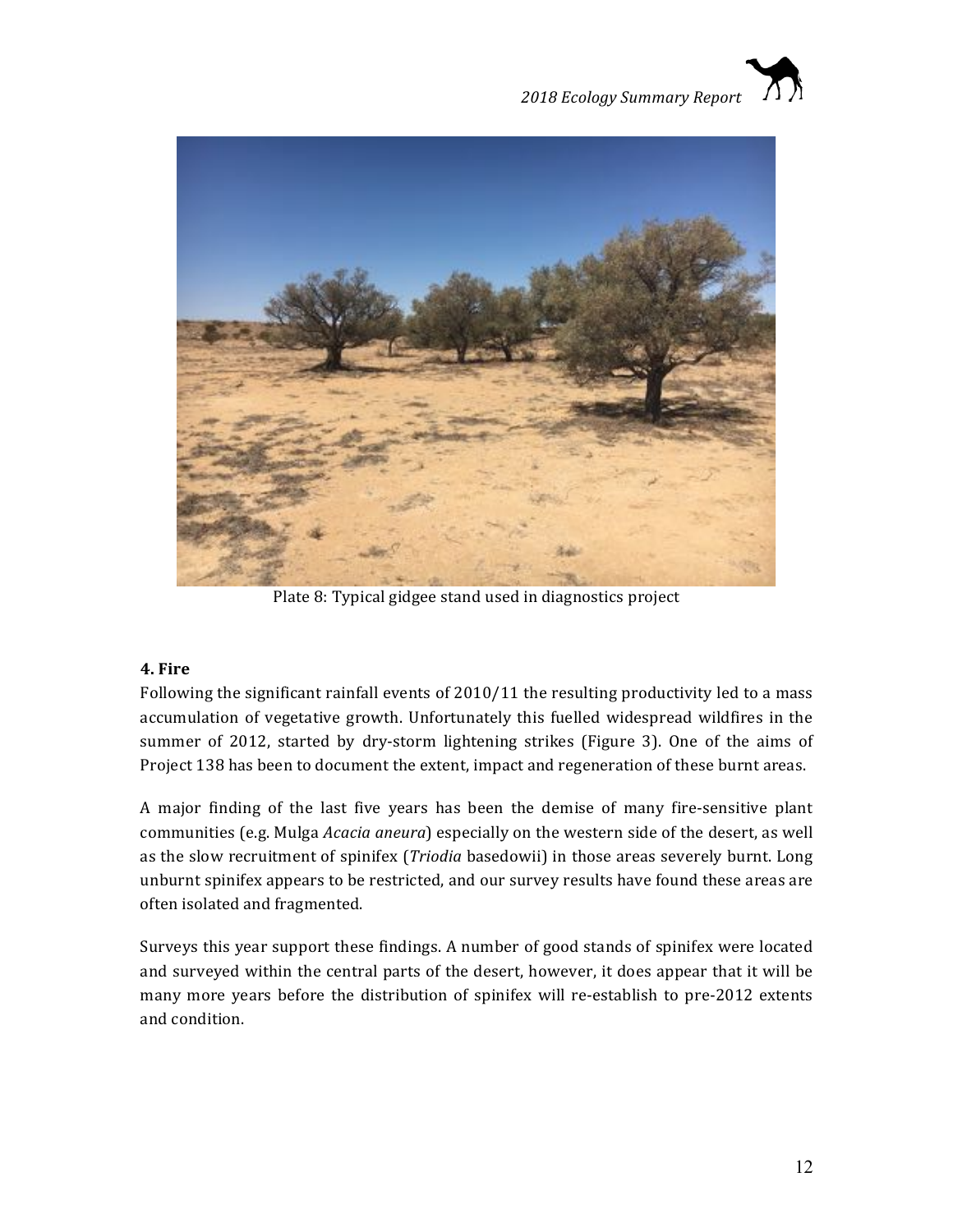



Figure 3: Fire scars of the Simpson Desert post 2012 wildfires

# **5. Discussion**

The 2018 season was the final year of Project 138. The trekking program provided the opportunities to complete another west to east traverse of the Simpson Desert dunefields; to locate many areas previously unexplored or poorly surveyed; to revisit some areas of ecological interest; to begin a new collaborative research study.

The trajectory of the season's west-to-east transect filled in a number of gaps left by Project 138's 2014-2017 surveys. Most notably were the areas in South Australia south of the French and QAA lines (Figure 4). The area east of the K1 Line and adjacent to the Eyre Creek/Warburton River floodplain is especially of interest. This diverse mix of land-systems had not been surveyed previously and presented a fascinating landscape to walk through. Results suggest that these areas are important transition points for animals moving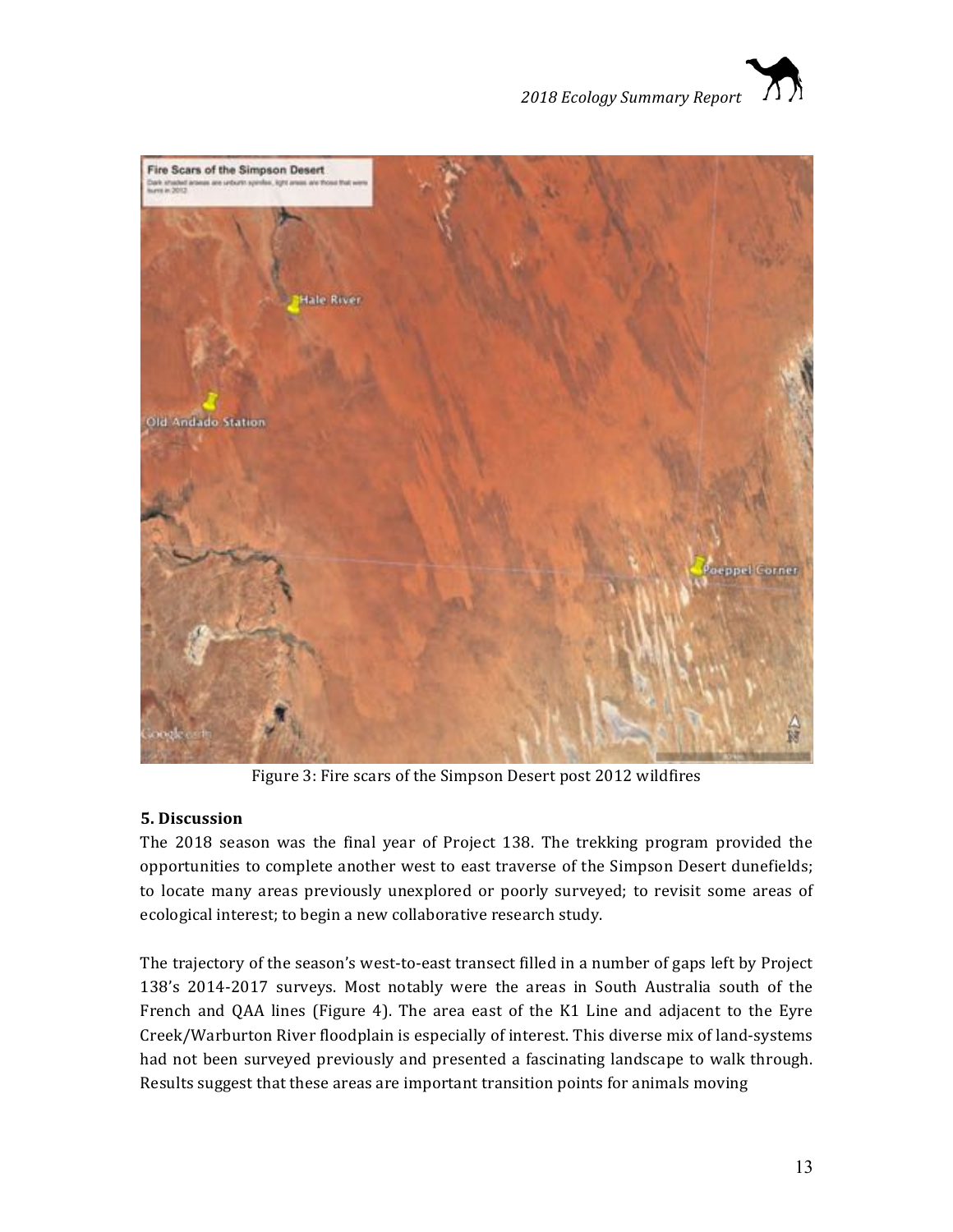



Figure 4: General survey area of the last third of 2018 season

between the varying land systems, and merits further investigation.

The commencement of the Gidgee Project with the University of Queensland is an exciting study that will extend the current knowledge base of an often overlooked yet important vegetation community. It has been projected (using historical and futuristic modelling) that Georgina Gidgee will be vulnerable to predicted climate change. If this vegetation community is an important dry-period refuge site for many species of animals it will be important to better understand its current attributes, distribution and extent. The results from our surveys will contribute significantly to these ends.

The overall paucity of captures and observations was, as noted, not unexpected given the current climatic conditions. Low numbers of animals is indicative of the 'boom-bust' cycle inherent in central Australia's desert regions. The physiological and behavioural adaptation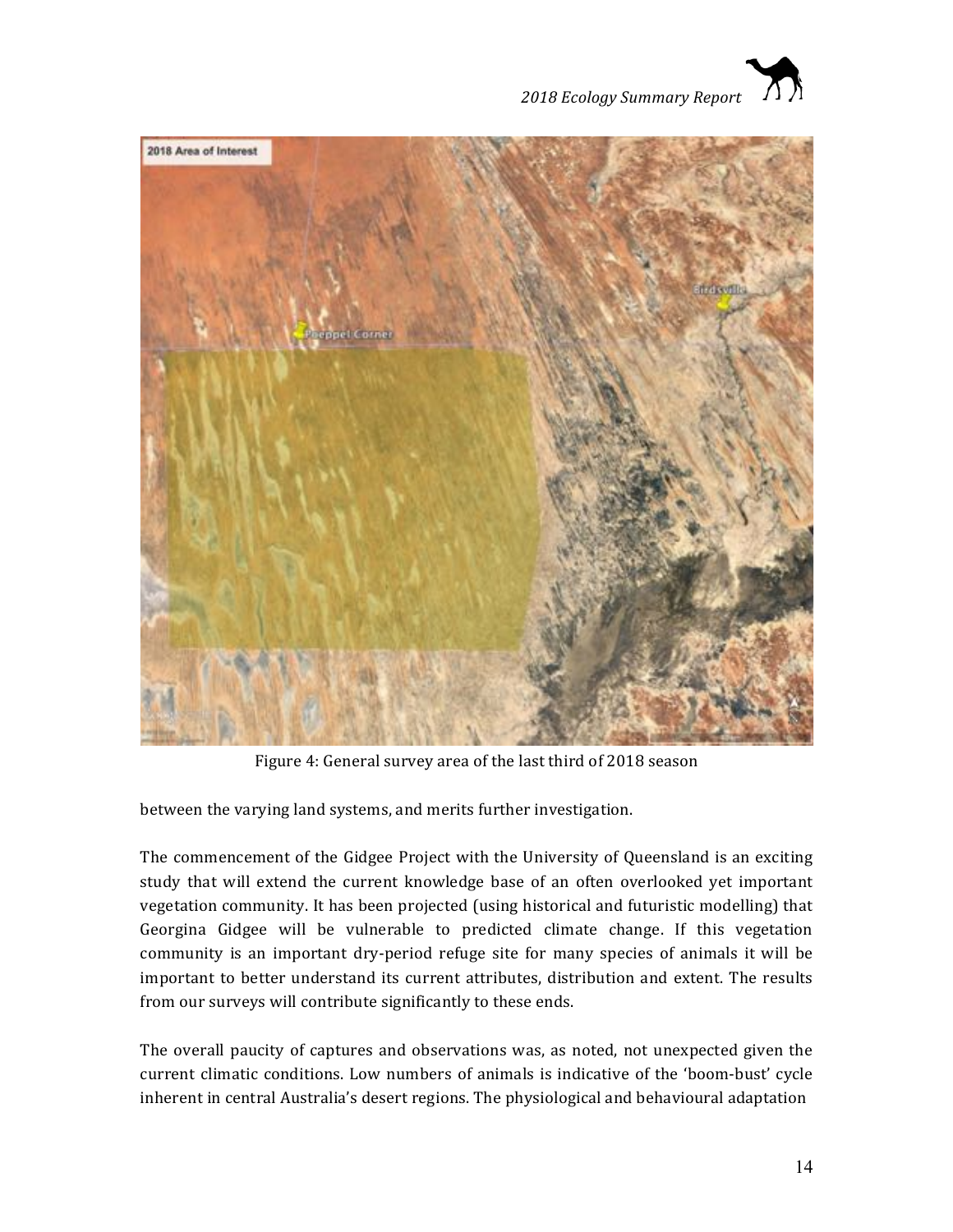

of the animals that were observed offer substantial insights into the resilience and fragility of these ecosystems. Considering ADE began Project 138 during the dry conditions of 2014/2015 and, has witnessed (and recorded) the subsequent spatial and temporal variability of large rainfall events throughout 2016/2017, the 2018 results are a fitting closure to the cyclical nature of these land systems.

It is hoped Project 138 will offer a significant contribution to the better understanding of the ecological dynamics of the Simpson Desert, and how to manage and conserve this remarkable and revered part of Australia for future generations.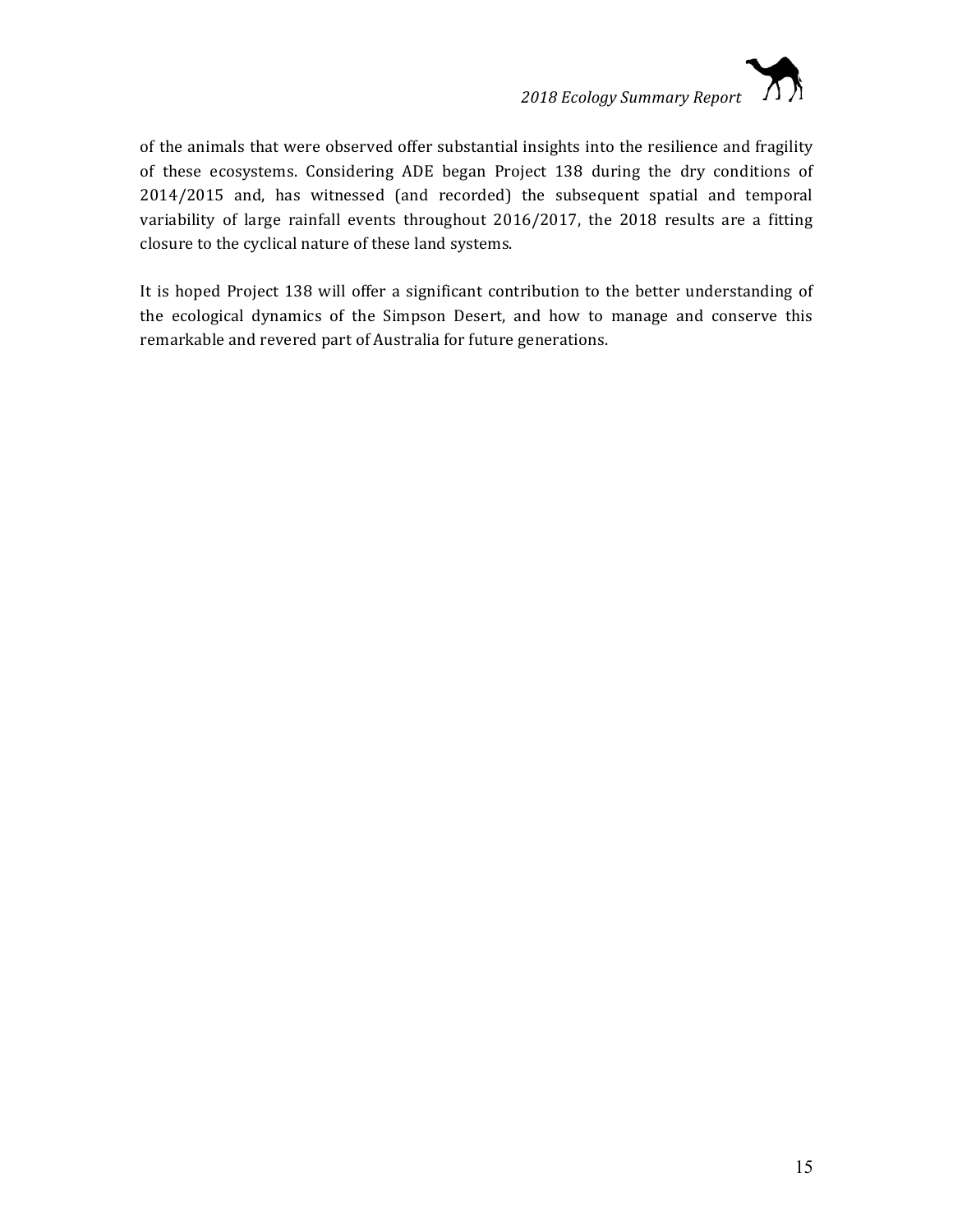

# **Appendix 1. Fauna Records**

#### **Mammals**

| <b>Tachyglossidae</b>       |                               |
|-----------------------------|-------------------------------|
| Tachyglossus aculeatus      | Short-beaked Echidna          |
| Canidae                     |                               |
| Canis lupus dingo           | Dingo                         |
| Dasyuridae                  |                               |
| Dasycercus cristicauda      | Mulgara                       |
| Sminthopsis hirtipes        | Hairy-footed Dunnart          |
| Sminthopsis macroura        | <b>Stripe-faced Dunnart</b>   |
| Macropodidae                |                               |
| Macropus rufus              | Red Kangaroo                  |
| Emballonuridae              |                               |
| Saccolaimus flaviventris    | Yellow-bellied Sheathtail Bat |
| Muridae                     |                               |
| Notomys alexis              | Spinifex Hopping Mouse        |
| Pseudomys hermannsburgensis | Sandy Inland Mouse            |
|                             |                               |

# **Introduced Mammals**

| Camelidae             |                 |
|-----------------------|-----------------|
| Camelus dromedaries   | Dromedary Camel |
| Felidae               |                 |
| Felis catus           | Cat             |
| Canidae               |                 |
| Vulpes vulpes         | Red Fox         |
| Leporidae             |                 |
| Oryctolagus cuniculus | Rabbit          |
|                       |                 |
|                       |                 |

# **Reptiles**

| першез                 |                              |
|------------------------|------------------------------|
| Gekkonidae             |                              |
| Gehyra purpurascens    |                              |
| Gehyra variegata       |                              |
| Heteronotia binoei     | Bynoe's Gecko                |
| Lucasium damaeum       | Beaded Gecko                 |
| Lucasium stenodactylum | Sandplain Gecko              |
| Rhynchodeura eyrensis  |                              |
| <u>Scincidae</u>       |                              |
| Ctenotus calurus       | Blue-tailed Skink            |
| Ctenotus regius        | Royal Skink                  |
| Ctenotus taeniatus     |                              |
| Menetia greyii         |                              |
| <u>Agamidae</u>        |                              |
| Ctenophorus clayey     | Black-collared Dragon        |
| Ctenophorus isolepsis  | Military Dragon              |
| Ctenophorus nuchalis   | <b>Central Netted Dragon</b> |
| Ctenophorus pictus     | Painted Dragon               |
| Pogona vitticeps       | <b>Bearded Dragon</b>        |
| Varanidae              |                              |
| Varanus gouldii        | Gould's Sand Monitor         |
| <b>Elapidae</b>        |                              |
| Pseudonaja modesta     | Ringed Brown Snake           |
| Pseudonaja nucahlis    | Western Brown Snake          |
|                        |                              |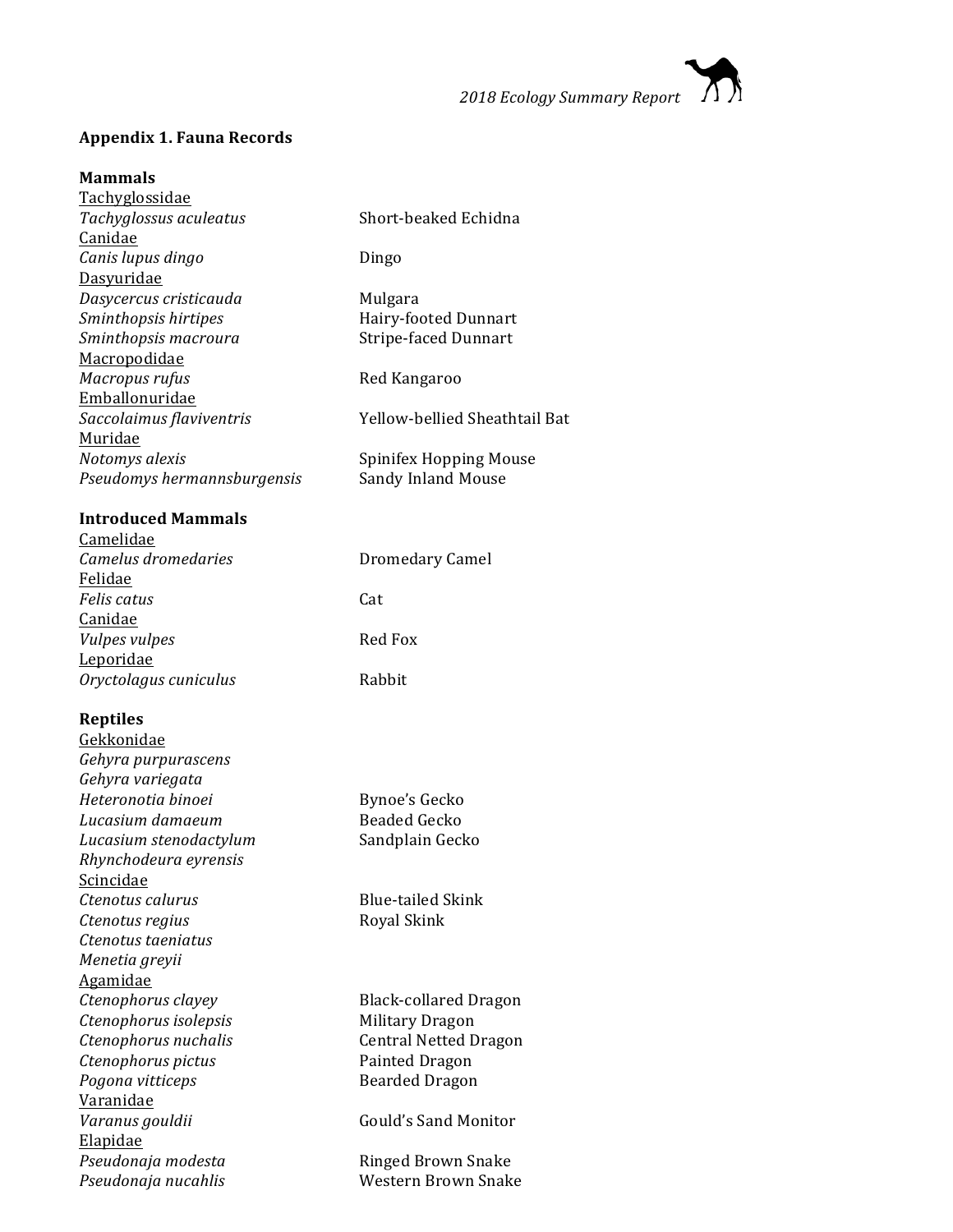*2018 Ecology Summary Report*

#### **Birds**

*Dromaius novaehollandiae* Emu *Anas gracilis* Grey Teal *Phaps chalcoptera* Common Bronzewing *Ocyphaps lophotes* Crested Pigeon *Geopilia cuneate* Diamond Dove *Eurostopodus argus* Spotted Nightjar *Haliastur sphenurus* Whistling Kite *Milvus migrans* extending Black Kite *Circus assimilis* Spotted Harrier Aquila audax **Wedge-tailed Eagle Falco** cenchroides **Nankeen** Kestrel *Falco berigora* Brown Falcon *Falco longipennis* Australian Hobby *Ninox boobook* Southern Boobook *Grus rubicunda* Brolga *Ardeotis australis* **Australian Bustard** *Himantopus himantopus* Black-winged Stilt *Charadrius australis* **Inland Dotterel** *Vanellus tricolor* Banded Lapwing **Turnix** velox **Little Button-quail** *Eolophus roseicapillus* Galah *Cacatua sanguinea* Little Corella *Nymphicus hollandicus* Cockatiel *Melopsittacus undulatus* Budgerigar *Chalcites basalis* Horsfield's Bronze-Cuckoo **Cacomantis pallidus** Pallid Cuckoo *Todiramphus pyrrhopygius* Red-backed Kingfisher *Malurus leucopterus* extending the White-winged Fairy-wren *Malurus lamberti* external variegated Fairy-wren *Stipiturus ruficeps* extends the Rufous-crowned Emu-wren *Amytomis goyderi* Eyrean Grasswren *Aphelocephala nigricincta* Banded Whiteface **Pardalotus rubricatus** Red-browed Pardalote *Pyrrholaaemus brunneus* Redthroat *Acanthiza uropygialis* Chestnut-rumped Thornbill *Certhionyx variegatus* Pied Honeyeater *Lichenostomus virescens* Singing Honeyeater *Lichenostomus penicillatus* White-plumed Honeyeater *Manorina flavigula* Yellow-throated Miner Acanthagenys rufogularis Spiny-cheeked Honeyeater *Epthianura tricolor* Crimson Chat *Epthianura aurifrons* **Commandata Chat Sugomel niger** Black Honeyeater *Pomatostomus superciliosus* White-browed Babbler *Cinclosoma cinnamomeum* Cinnamon Quail-thrush *Psophodes occidentalis* Chiming Wedgebill *Pachycephala rufiventris* Rufous Whistler *Colluricincla harmonica* Grey Shrike-thrush *Oreoica gutturalis* Crested Bellbird